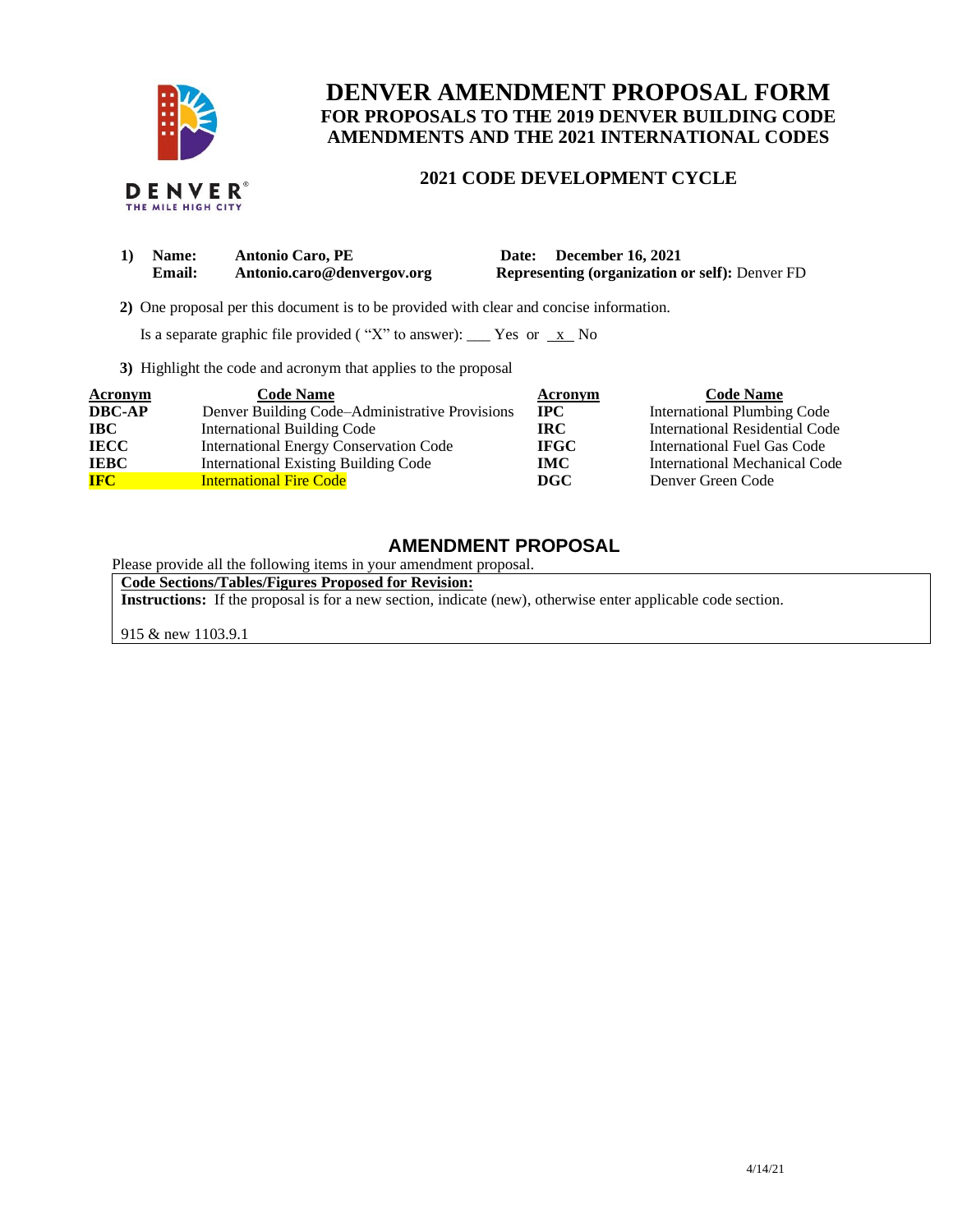# **SECTION 915**

## **CARBON MONOXIDE DETECTION**

### **Section 915.1.1 Where required is amended as follows:**

**915.1.1 Where required.** Carbon monoxide detection shall be provided in Group I-1, I-2, I-4 and R occupancies and in classrooms in Group E occupancies in the locations specified in Section 915.2 where any of the conditions in Sections 915.1.2 through 915.1.6 exist. Installation of carbon monoxide alarm, detection and combination smoke alarm and carbon monoxide alarms in buildings containing residential dwelling units shall comply with Section 915.7. Provisions of Section 915.7 pertaining to dwelling units supersede other regulations referencing dwellings in Section 915.

## **Section 915.1.5 Private garages is amended by adding the following after the last sentence:**

**915.1.5 Private garages**. Carbon monoxide detection shall be provided in dwelling units, sleeping units and classrooms in buildings with attached private garages. Exceptions below do not apply to R-2 occupancies.

#### **Exceptions 1-4 to remain**

**Section 915.2.1 Dwelling units is deleted.**

#### **Section 915.3 Carbon Monoxide detection is replaced as follows:**

**915.3 Detection equipment.** Carbon monoxide detection required in dwelling units and sleeping units by *International Fire Code* Sections 915.1 through 915.2.3 shall be provided by carbon monoxide alarms complying with *International Fire Code* Section 915.4.

### **Section 915.3.1 Location is added as follows:**

**915.3.1 Location.** In locations outside of sleeping units and dwelling units in buildings that are not equipped with either a fire alarm system or a sprinkler monitoring system, carbon monoxide detection required by Sections 915.1 through 915.2.3, shall be provided by carbon monoxide alarms complying with Section 915.4 or carbon monoxide detection systems complying with Section 915.5. In locations outside of sleeping units and dwelling units in buildings that are equipped with a fire alarm system or a sprinkler monitoring system, carbon monoxide detection required by Sections 915.1 through 915.2.3 shall be provided by carbon monoxide detection systems complying with Section 915.5 electrically supervised by the fire alarm control unit.

#### **Exception:** One- and two-family *dwellings* constructed under the *International Residential Code*.

**Section 915.51.7 Carbon monoxide detection systems Central Fuel Burning Appliances/Equipment is added replaced as follows:**

**915.51.7 Carbon monoxide detection systems** shall be provided for buildings containing a central fuel-burning appliance. The carbon monoxide detection system shall be monitored by the building fire alarm system, where provided. This requirement applies to any new equipment installation for which a permit is required by the Building Department. Where carbon monoxide detection is provided in buildings with a fire alarm emergency/voice communication system, use of three pulse temporal pattern signal is permitted.

**Exception:** Carbon monoxide detectors are not required for listed fuel-burning cooking appliances.

## **Section 915.5.2.4 Locations is replaced added as follows:**

**915.5.2.4 Locations Central fuel-burning appliances.** System carbon monoxide detectors are required for each room containing a central fuel-burning appliance and shall be located within 25 feet of any fuel-burning appliance. This requirement supersedes the locations specified in NFPA 720.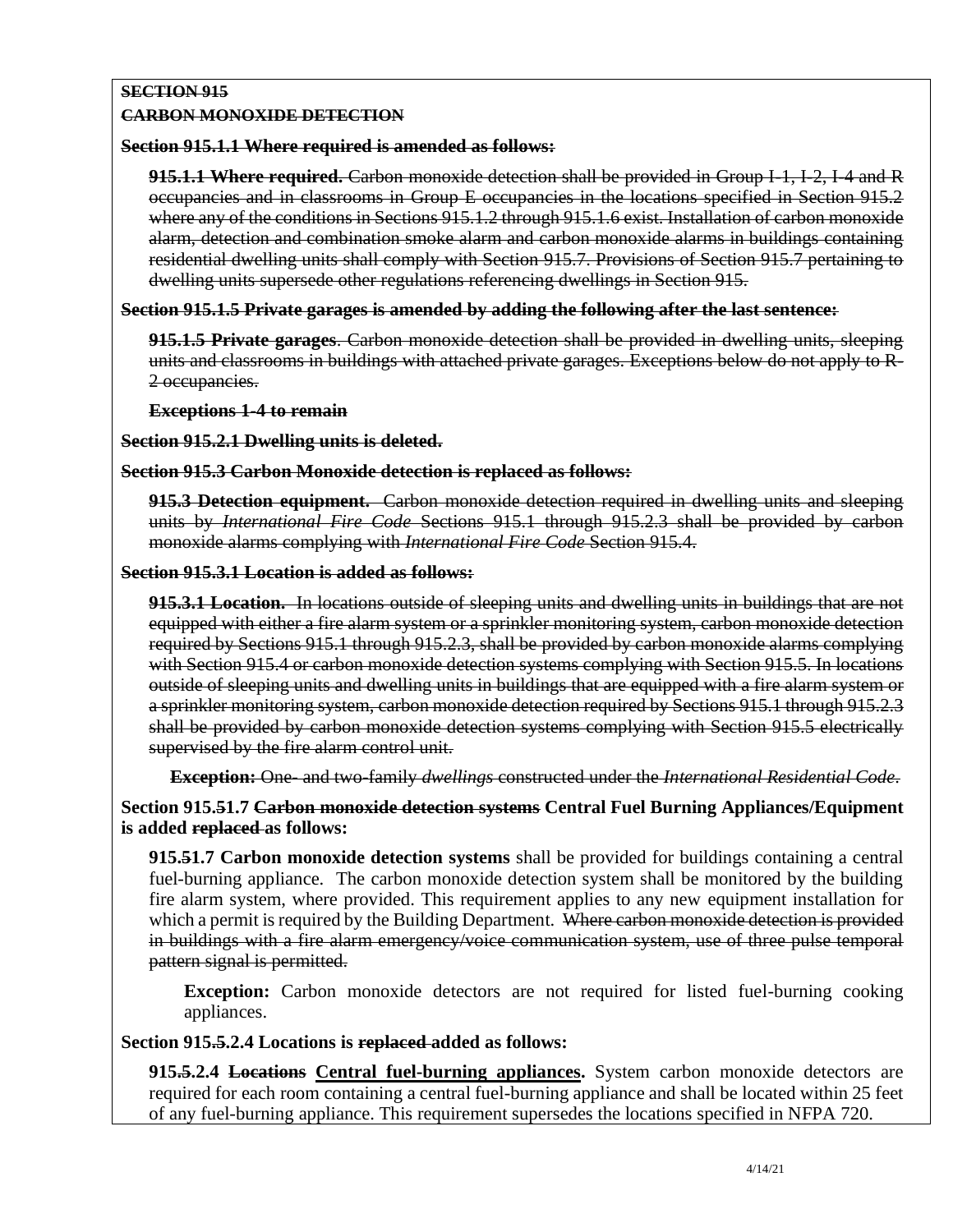**915.7.5.4.6 System type carbon monoxide detectors.** Carbon monoxide detectors shall transmit to the central station as a separate/distinct signal and be relayed to DFD Dispatch as such.

**Section 915.7 Carbon monoxide (CO) detection and alarm systems is added as follows:**

**915.7 Carbon monoxide (CO) detection and alarms systems.** CO alarms and detectors shall be installed and maintained in buildings with a fuel-burning appliance or an attached garage or both, and contain a dwelling unit,

**Section 915.7.1 is amended as follows:**

**915.7.1 Definitions.** The following terms are defined for in Chapter 2.

**CENTRAL FUEL-BURNING APPLIANCE ROOM**

**CO (CARBON MONOXIDE)**

**CO ALARM**

**CO DETECTOR**

**FUEL-BURNING APPLIANCE**

**MULTIPLE-PURPOSE ALARM**

**MULTIPLE STATION ALARM**

**OWNER**

**PLUG-IN**

**SINGLE STATION ALARM**

**TENANT**

**915.7.2 Standards.** CO alarms and detectors shall comply with the applicable provisions NFPA 70 (NEC), NFPA 72 and NFPA 720, including standards referenced therein.

Wherever CO alarms and detectors are specified, multiple-purpose devices are permitted, provided they meet the requirements of all applicable NFPA standards, and:

- 1. The device is listed for use as a CO alarm/detector (e.g., UL 2034), and
- 2. Where other sensors are permitted and being utilized to satisfy other alarm/functionality provisions of adopted codes, the device is also listed for those operations, e.g.

a. UL 217 for *Single and Multiple Station Smoke Alarms*

b. UL 268 for *Smoke Detectors for Fire Alarm Signaling Systems*

c. UL 864 for *Control Units for Fire-Protective Signaling Systems*

d. UL 1484 for *Residential Gas Detectors*

e. UL 1971 for *Safety and Signaling Devices for Hearing Impaired*

f. UL 2017 for *General Purpose Signaling Devices and Systems*

g. UL 2075 for *Gas and Vapor Detectors and Sensors*

**915.7.3 When required.** CO alarms and detectors shall be installed in dwelling units as specified in Section 915.7.4 in buildings identified in Section 915.7.4.1 and 915.7.4.2, and for which a building permit is issued after **July 1, 2009** for any one or more of the following:

1. New building

2. Addition or relocation of a sleeping room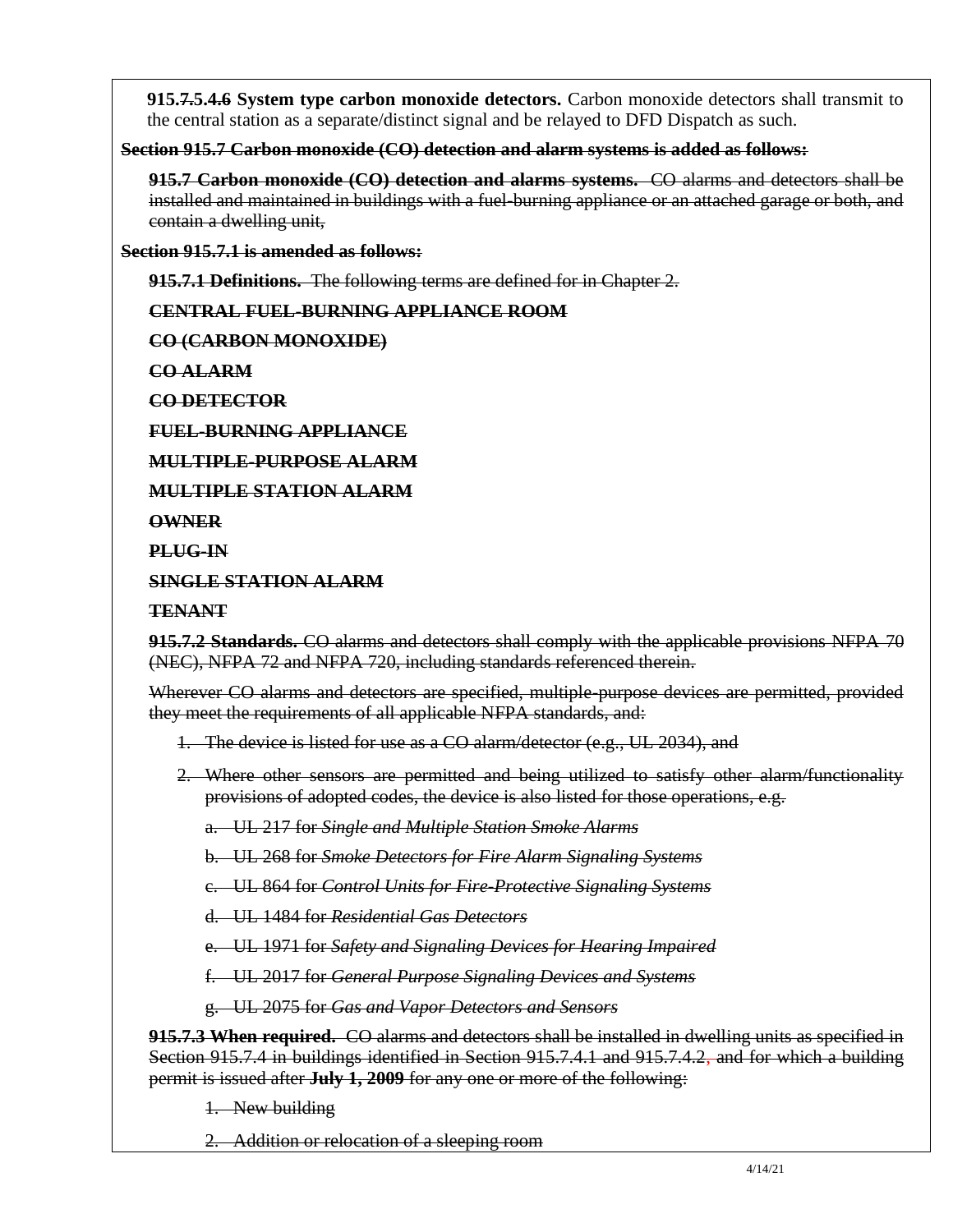- 3. Interior remodel of a dwelling unit
- 4. Installation of a fuel-burning appliance
- 5. Change in owner or tenant of a dwelling unit

**915.7.4 Installation.** Required CO alarms and detectors shall be installed in accordance with this Section. CO alarms required in dwelling units in R-2, R-3, and R-4 occupancies and *Family Child Care Homes* managed by a homeowners association or other common management that will maintain the system may be monitored by an alarm control unit, provided individual devices function autonomously as single- and multiple-station devices in the event the alarm control unit fails. Additional or redundant CO alarms and detectors shall be in accordance with Section 915.7.5.

**915.7.4.1 Location.** CO alarms shall be installed in dwelling units in all the following locations:

- 1. Outside of every sleeping room within 15 feet of the sleeping room
- 2. In a central location on every occupiable level, and
- 3. In a central location in every sleeping room that contains a fuel-burning appliance.

A single device is permitted to fulfill multiple criteria on a single level, provided it meets all of the applicable location requirements.

**915.7.4.2 In existing buildings.** CO alarms may be hard-wired, battery-powered, or plug-in, and may be single-or multiple-station. *Approved* battery-only alarms shall comply with Section 1103.9

**Exception:** Low power radio systems installed in accordance with NFPA 72, NFPA 720 and listed in accordance with UL 864 may be battery powered.

**915.7.4.3 In new buildings.** CO alarms shall be multiple-station and hard-wired with battery backup.

**Exception:** Low power radio systems installed in accordance with NFPA 72, NFPA 720 and listed in accordance with UL 864 may be battery powered.

**915.7.4.4 Central fuel burning appliance rooms.** CO detectors monitored by the building fire alarm system shall be installed in all central fuel-burning appliance rooms in new buildings for which a building permit was issued after **July 1, 2009**, and in central fuel burning appliance rooms in existing buildings containing a fuel burning appliance for which an installation permit was issued by the Building Department after **July 1, 2009**. Each central fuel-burning appliance room shall be annunciated on its own zone.

**Exception:** In existing buildings, battery powered or plug in single- or multiple station CO alarms may be installed in central fuel-burning appliance rooms in lieu of system detectors and need not be monitored by a fire alarm system. *Approved* battery-only alarms shall comply with Section 1103.9.

Devices shall be installed within 25 feet of every fuel-burning appliance and initiate an alarm condition when activated. A single device is permitted to fulfill multiple location criteria in a single central fuel-burning appliance room.

**915.7.4.5 Visual notification.** Where occupant visual notification is installed or accommodated in accordance with Sections 907.5.2.3.2 and 907.5.2.3.3 for smoke alarms, visual notification shall be similarly installed or accommodated for CO alarms and detectors.

**915.7.4.6 System type carbon monoxide detectors.** Carbon monoxide detectors shall transmit to the central station as a separate/distinct signal and be relayed to DFD Dispatch as such.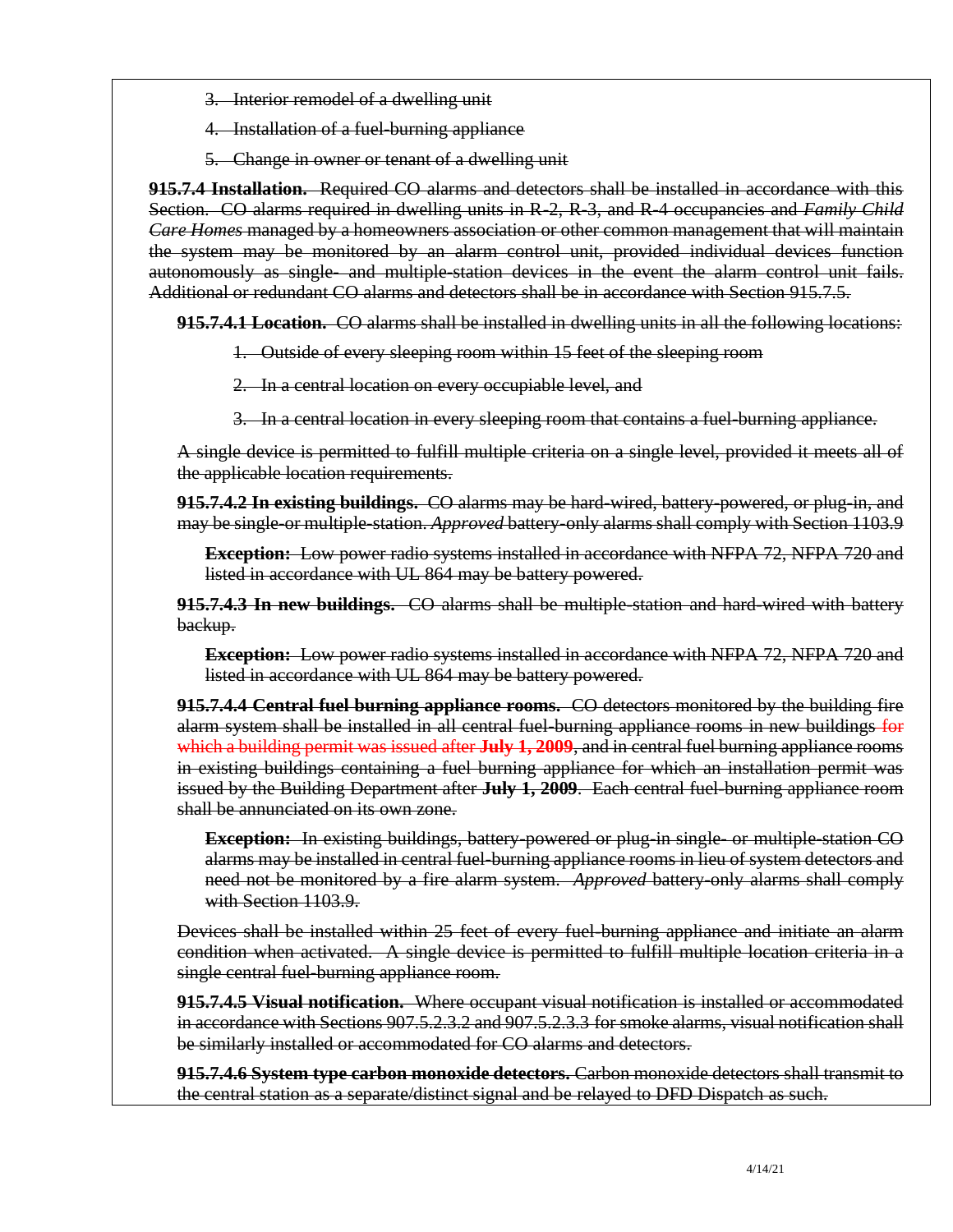**915.7.5 Non-required CO alarms and detectors.** CO alarms and detectors installed in buildings or occupancies not meeting the criteria identified in Section 915.7 or installed in addition to those required by Sections 915.7.3 or 915.7.4.4, that are monitored by a central station or used for occupant notification shall comply with this Section. Subject to the *fire code official*, non-required CO alarms do not need to function autonomously in case of alarm control unit failure.

**915.7.4.4 1103.9.1 Central fuel burning appliance rooms.** Carbon monoxide detectors monitored by the building fire alarm system shall be installed in all central fuel-burning appliance rooms in new buildings for which a building permit was issued after **July 1, 2009**, and in central fuel burning appliance rooms in existing buildings containing a fuel burning appliance for which an installation permit was issued by the Building Department after **July 1, 2009**. Each central fuel-burning appliance room shall be annunciated on its own zone.

**Exception:** In existing buildings, battery-powered or plug-in single- or multiple-station carbon monoxide alarms may be installed in central fuel-burning appliance rooms in lieu of system detectors and need not be monitored by a fire alarm system. *Approved* battery-only alarms shall comply with Section 1103.9.

Devices shall be installed within 25 feet of every fuel-burning appliance and initiate an alarm condition when activated. A single device is permitted to fulfill multiple location criteria in a single central fuelburning appliance room.

**915.7.4.6 1103.9.1.1 System type carbon monoxide detectors.** Carbon monoxide detectors shall transmit to the central station as a separate/distinct signal and be relayed to DFD Dispatch as such.

#### **Supporting Information (Required):**

All proposals must include a written explanation and justification as to how they address physical, environmental, and/or customary characteristics that are specific to the City and County of Denver. The following questions must be answered for a proposal to be considered.

Purpose: What does your proposal achieve?

Original Denver Amendments created in 2009 when the State of Colorado developed carbon monoxide requirements. Since that time, the base fire code has evolved and created section 915 which properly addresses such detection. The only sections to be retained address buildings using central fueled equipment such as building central boilers.

Reason: Why is your proposal necessary?

Remove amendment language no longer needed but covered by base IFC.

Substantiation: Why is your proposal valid? (i.e. technical justification)

Achieve the intent to remove amendments not specific to Denver.

**Bibliography and Access to Materials** (as needed when substantiating material is associated with the amendment proposal):

**Other Regulations Proposed to be Affected**

**\*For proposals to delete content from the 2019 Denver Green Code in conjunction with adding it to other mandatory Denver codes and/or regulations, only.**

Please identify which other mandatory codes or regulations are suggested to be updated (if any) to accept relocated content.

#### **Referenced Standards:**

List any new referenced standards that are proposed to be referenced in the code.